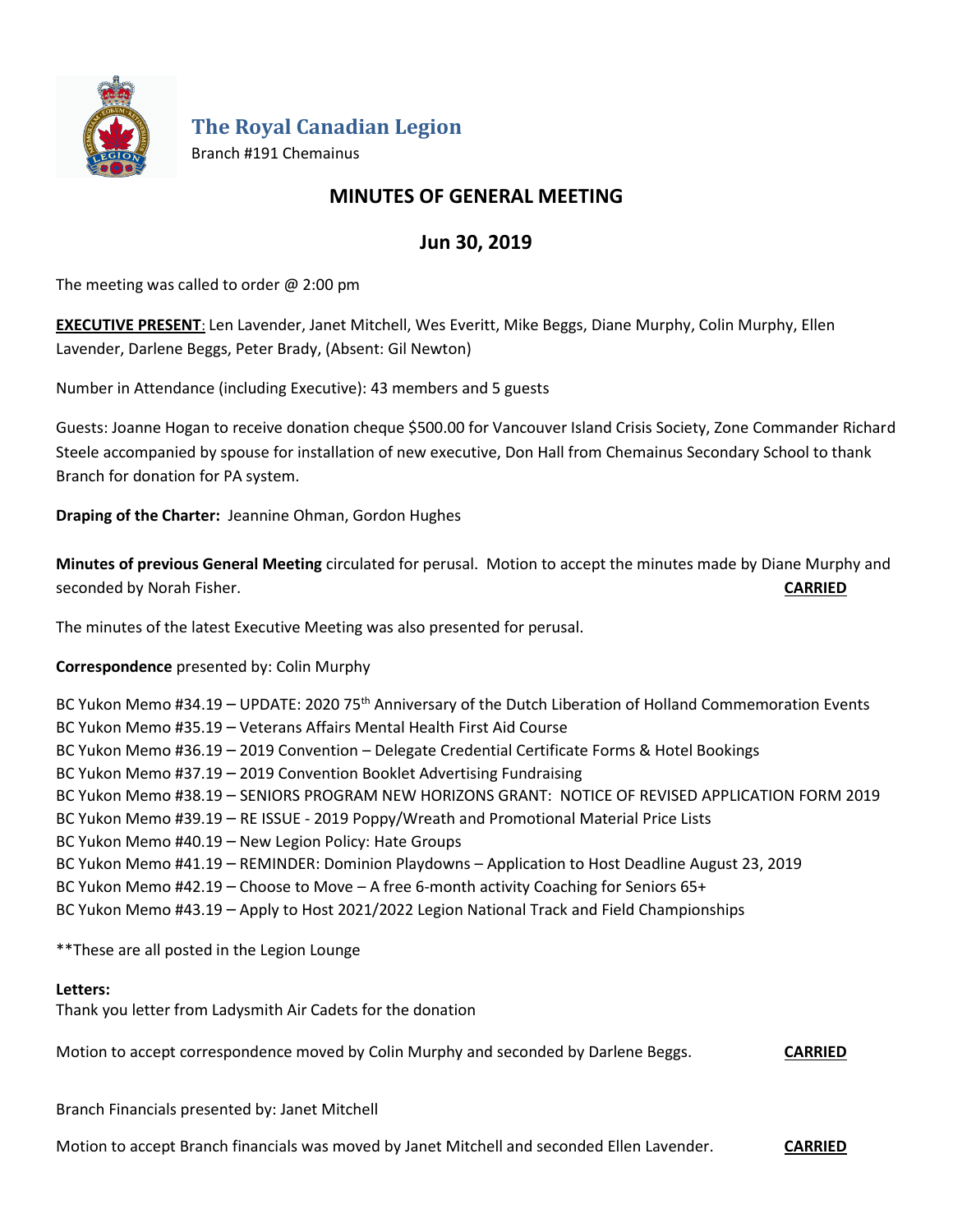# **Bingo and Meat Draw** report presented by: Janet Mitchell

Reconciled Bingo Bank balance as of 31 May 19 was **7,554.38.** The branch has given out **7,838.75** in donations from Bingo. Meat Draw Bank balance as of 31 May 19 was **4,130.65.** The branch has given **7,801.49** in donations from here. Complete statements are available.

**CARRIED**

A motion was made by Janet Mitchell to accept the Bingo and Meat Draw reports seconded by Diane Murphy.

**Donations** presented by Janet Mitchell: SUE: Cockrell House – \$2000.00 from Poppy motioned to accept by Janet Mitchell seconded by Wes Everitt. **CARRIED** SUE: Afghanistan Memorial Plaque – \$600.00 from Poppy motion to accept by Janet Mitchell and seconded by Dave Nielsen. **CARRIED** Chemainus Valley Cultural Arts Society – \$1000.00 from Bingo

VI Compassion Dogs – \$500.00 from Bingo

Motion to approve the remainder of donations by: Janet Mitchell seconded by Frank Fisher. **CARRIED**

# **COMMITTEE REPORTS**

**Membership** presented by Darlene Beggs

Darlene presented the following applications for membership:

| <b>New Members</b> | Doug Sales          | Ordinary  |
|--------------------|---------------------|-----------|
|                    | Kirsten Waller      | Associate |
|                    | Paul McGregor       | Associate |
|                    | Julie MacQuarrie    | Associate |
|                    | Mark Hartley        | Associate |
|                    | Clare Jane Bezjack  | Associate |
| Transfer           | <b>Terry Biggar</b> | Ordinary  |
|                    |                     |           |

A motion was made by Darlene Beggs to accept these applications for membership into the Branch, seconded by Dave Nielsen **CARRIED**

**PRO** presented by Colin Murphy – Nil Report

## **Ways and Means** presented by Ellen Lavender:

June Report – Hall

- 1. June 8, 2019 Wedding Reception for 102 people The bride was very happy with our food and service.
- 2. June 25, 2019 Open House Good participation, approx. 115 hamburgers & Hot Dogs served, Mike will have exact numbers.
- 3. June 27, 2019 Polowy Celebration of Life for 40 people The client was very pleased with the food and presentation.
- 4. June 29, 2019 Celebration of Life Gordon Hughes. There were over 100 present and we received many compliments for the food and service.

Upcoming Events – Bar-B-Qs July 1, 2019 Waterwheel Square & July 6, 2019 Giant Willow Street Market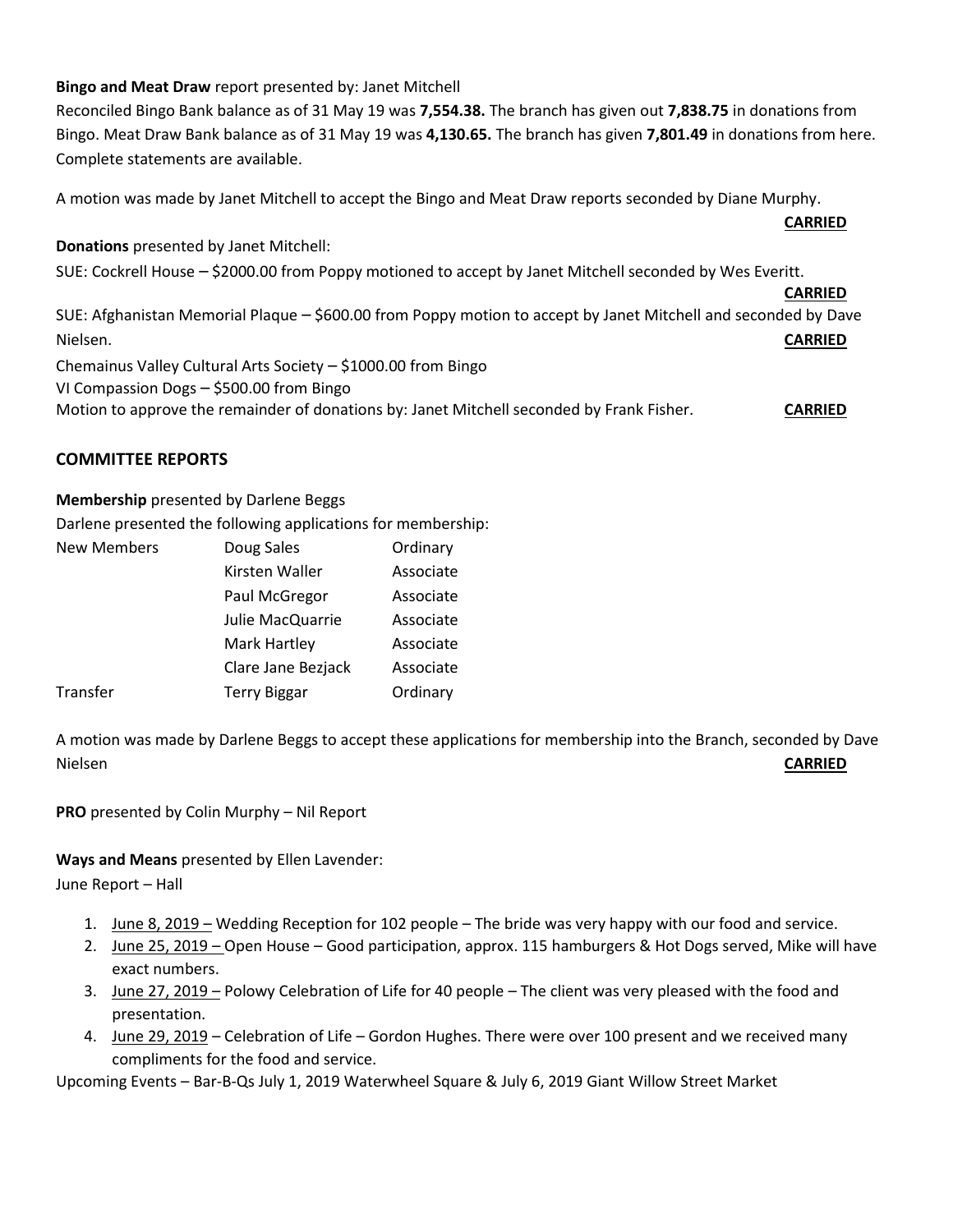**Bar** presented by Peter Brady: On the recommendations of the Audit Committee to increase some canteen prices on some products the following were submitted and approved by the executive to come into effect 2 Jul 19. Bottle beer(domestic) 5.00 Other beer (Tennants, Corona) 5.50 Wine 6oz 5.00, 9oz 7.15 Cider 4.75, Coolers 5.80 and Liquor 5.00 These prices have been checked around town and are still below competitors normal pricing. It was also my recommendation to increase the hall prices upstairs as follows. Bottle beer (domestic) 5.50, other beer 5.75 Wine 6oz 5.50, 9oz 7.85 Cider 5.50, Coolers 6.10 and Liquor 5.00

**House** presented by Len Lavender in Gil's absence – New windows in the hall, compressor in bar fridge had to be repaired when time clock needed replacing, heat pump to be installed in Jul starting on the  $15<sup>th</sup>$  of Jul. We have changed paper supplier for paper towel dispenser so will be exchanging dispensers as they empty. Soap dispensers are being exchanged also.

**Service Officer** presented by Mike Beggs – Mike reiterated the fact the he still has two electric scooters available for veterans or members in need.

**Poppy** presented by Janet Mitchell – Order has been submitting and the programming is getting underway.

**Sick & Visiting** presented by Diane Murphy – Nil Report

**Youth & Sports** – Nil report

**Sgt-at-Arms** presented by Wes Everitt – Colour Party attended Chemainus Summerfest Parade and ceremony for Gordon Hughes yesterday and Wes offered thanks to all who participated in making this event a success.

**Zone Report** presented by Wes Everitt – Next Zone meeting to be in Sep. Wes also announced that the Zone Commander was here to carry out the installations of the executive.

**Honours and Awards** presented by Wes Everitt – will be conducted following New Business, but Wes wanted to thank the people who helped with the awards and selection process.

Motion to accept committee reports was moved by Diane Murphy and seconded by Frank Fisher. **CARRIED**

### **OLD BUSINESS**

**Heat Pump –** Covered in committee reports. Work to commence 15 Jul.

**Canteen Prices –** Covered in Bar report. New prices will be in effect 2 Jul.

**Deferral of By-Law amendment:** The proposed amendment to drop 2<sub>nd</sub> Vice Pres, will be tabled until later in the year.

#### **NEW BUSINESS**

**Donation from ILWU Local 508 –** \$1000.00 donation was received by ILWU Local 508 to go towards new heat pump.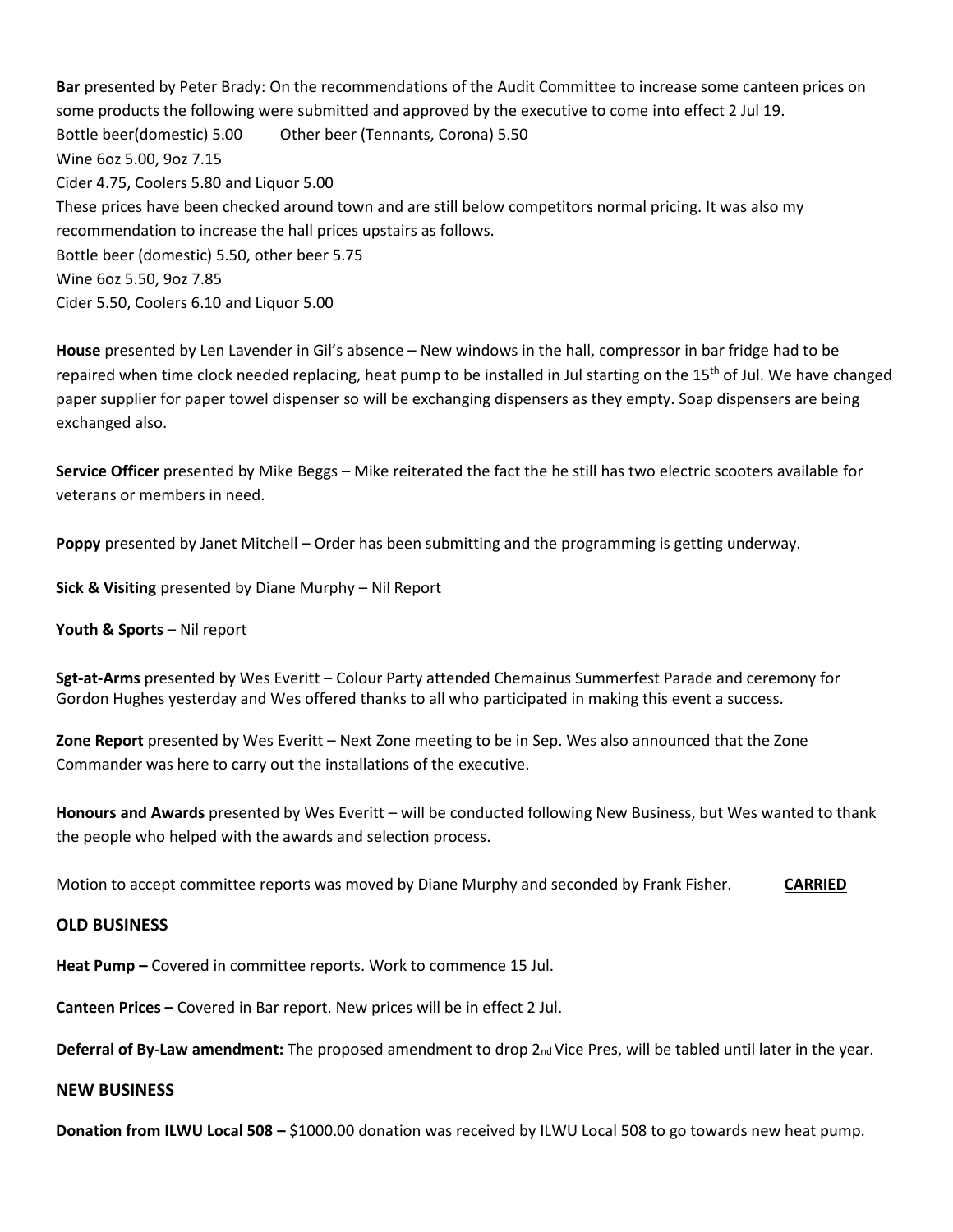**Convention Expenses** – Proposed expenses of 1025.00 was submitted by Dave Munro for convention, within the approved funding allotted.

**Poppy Audit –** Bugler for Remembrance Day can not be paid from Poppy and television costs for veteran in hospital was considered entertainment and had to be returned to Poppy.

**Bursaries –** The following bursaries were awarded this past Friday 21 Jun at graduation ceremonies: Branch Hannah Pachet 700.00 from Meat Draw Fine Arts Daisy Wright 700.00 from Bingo Lorna Nichols Sport Matthew Simpson 700.00 from Bingo These bursaries will be 1000.00 next year

**Presentation from Royal British Legion** – While overseas Dave Nielsen visited the Legion exchanged and some ribbons and the President of the Branch presented Dave with a plaque and Dave in turn presented it to our Branch.

**July General Meeting –** A motion was made by Colin Murphy and seconded by Wes Everitt to cancel the meeting schedule for Jul. Next General Meeting will be in Sep. Motion carried unanimously (32). **CARRIED**

#### **HONOURS AND AWARDS for 2019**

Wes explained the importance of the honours and awards and made the following presentations:

#### **Affiliate Pins**

10-year Lynn Ann Hawkes, 15-year Robert Lorette and Robert Graham

| <b>Associate Pins</b>                         | <b>Ordinary Pins</b>                            |  |
|-----------------------------------------------|-------------------------------------------------|--|
| 10-year Delaine Aird, Shannon Bellamy, Brenda | 10-year James Lloyd, Arthur Thompson            |  |
| Glover                                        | 15-year Frank Fisher, Brian Simpson             |  |
| 15-year Richard E Lee, Clyde McEwan           | 20-year David Olund, Douglas Jones              |  |
| 20-year James Alton                           |                                                 |  |
| 35-year Mike Buckner                          | 25-year Mike Beggs, Darlene Beggs, Joseph White |  |
| 40-year EJ Worden                             | 30-year Bob Mair                                |  |
|                                               | 35-year David Thera, Peter Brady                |  |
| 45-year John Davis, Lorne Walliser            | 40-year Esther Craig, William Rodway,           |  |
|                                               | 45-year Eric Dennis                             |  |

## **Certificates of Appreciation as Volunteer for events**

Ellen Lavender, Cathie Hamilton, Judy Sherwood, Diane Murphy, Keith Palou, Doug Simmonds, Harry Southern

#### **Certificates of Merit for many years of service on the Executive and as Membership and bar chair respectively**

Darlene Beggs, Peter Brady